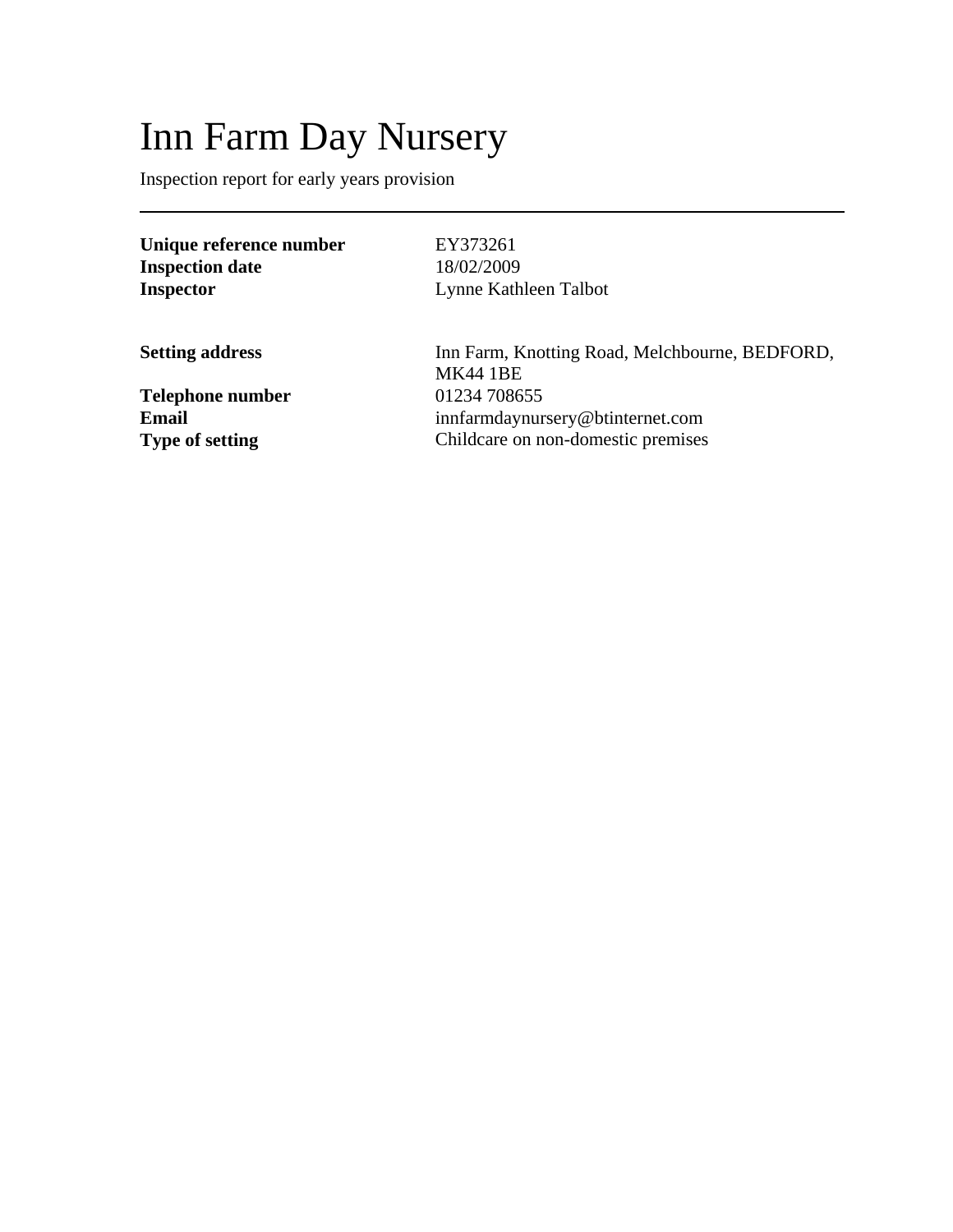# **Introduction**

This inspection was carried out by Ofsted under Sections 49 and 50 of the Childcare Act 2006 on the quality and standards of the registered early years provision. 'Early years provision' refers to provision regulated by Ofsted for children from birth to 31 August following their fifth birthday (the early years age group). The registered person must ensure that this provision complies with the statutory framework for children's learning, development and welfare, known as the *Early Years Foundation Stage.*

The provider must provide a copy of this report to all parents with children at the setting where reasonably practicable. The provider must provide a copy of the report to any other person who asks for one, but may charge a fee for this service (The Childcare (Inspection) Regulations 2008 regulations 9 and 10).

The setting also makes provision for children older than the early years age group which is registered on the voluntary and/or compulsory part(s) of the Childcare Register. This report does not include an evaluation of that provision, but a comment about compliance with the requirements of the Childcare Register is included in Annex B.

# **Description of the setting**

Inn Farm Day Nursery registered in August 2008 and is a privately owned provision. The nursery operates from a self-contained, single-storey building in the grounds of Inn Farm in Melchbourne, Bedfordshire. The building is accessed by a slope and there is a single step within two areas of the premises. Children have access to fully enclosed outdoor play areas.

The nursery is open each weekday throughout the year and sessions are from 08.00 to 18.00. The nursery is closed for bank holidays. A maximum of 30 children may attend the nursery at any one time. Nursery Education funding is received. The nursery is registered on the Early Years Register and on the compulsory part of the Childcare Register. There are currently 20 children on roll, all of whom are within the Early Years Foundation Stage (EYFS).

Three children attend other settings such as the early years unit of the local primary school or pre-school. The setting supports children with learning difficulties and/or disabilities and is able to support children for whom English is an additional language. There are three staff members who all hold relevant childcare qualifications.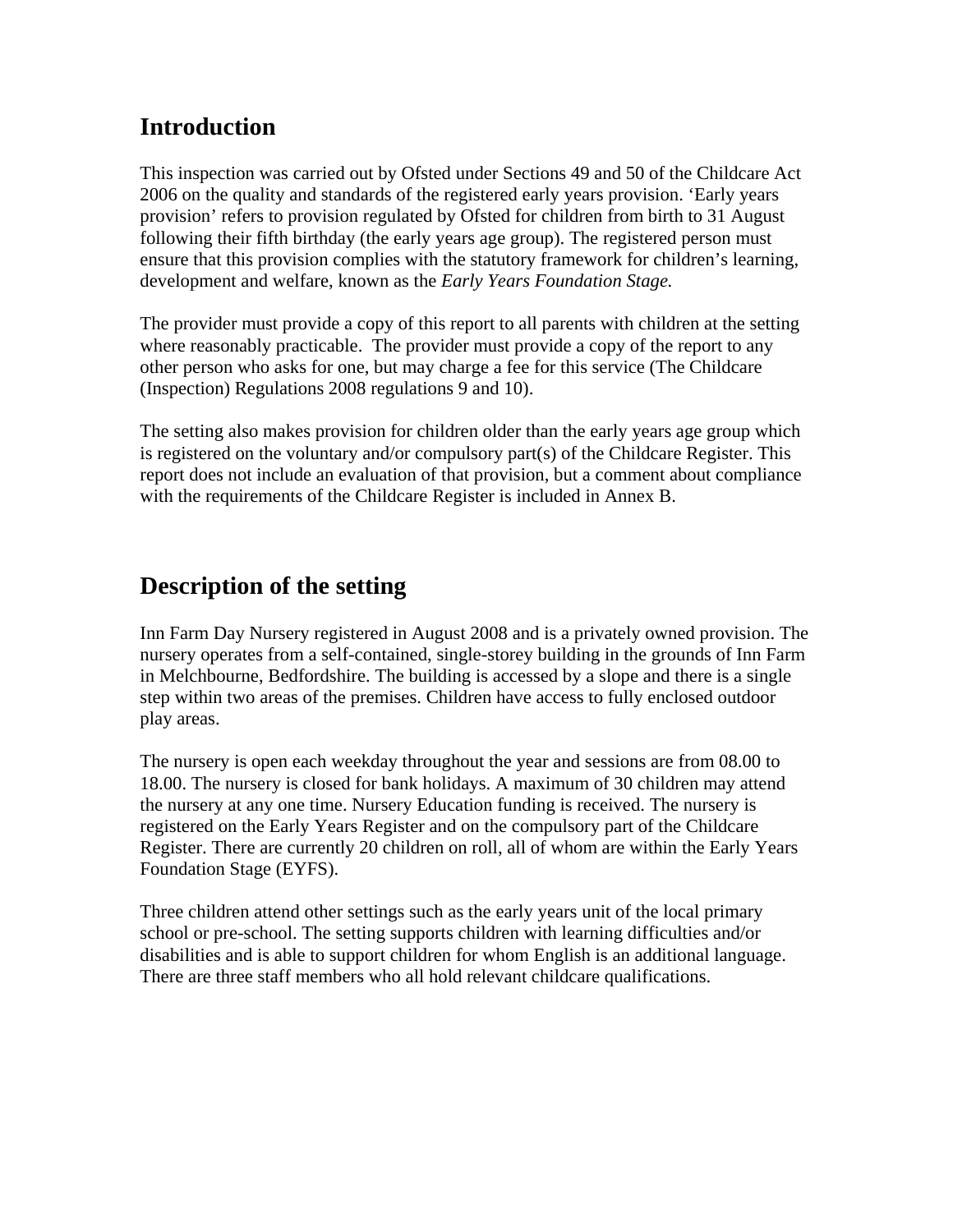## **Overall effectiveness of the early years provision**

Overall the quality of the provision is good. The nursery provides very effectively for children within EYFS ensuring that every child is fully included and makes rapid progress in their learning and development. Planning is creative, individually organised and thorough, building on the strides made by the children. Staff and management create a very welcoming environment making sure that safety is paramount with excellent procedures for safeguarding and risk assessment, continuous monitoring and extending children's own understanding. Effective links with parents help to involve them in their child's care and education and those secure relationships ensure that children thrive. Procedures for self-evaluation are robust and ensure continuous improvement.

### **What steps need to be taken to improve provision further?**

To further improve the early years provision the registered person should:

- develop the educational programme, with reference to supporting children's knowledge and understanding of the world, with particular reference to cultures, disabilities and methods of communication
- develop the methods of sharing information with parents to ensure that initial starting points involve parental input.

## **The leadership and management of the early years provision**

Comprehensive policies and procedures ensure that all children's needs are met. The managers and staff use daily procedures to check that hazards are minimised, thereby, ensuring that children may move around learning independently. Risk assessments are thorough, for both the setting and outings, fully addressing risk and ensuring that children are safe when using any part of the premises or on excursions. Security is systematic with viewing windows in all areas and the main door being secured for internal release only. There is a thorough recruitment and induction system which means that all staff are fully aware of their roles and responsibilities. Systems include mentors for new staff and appraisals each year. The robust self-evaluation procedures mean that the nursery team have a clear understanding of their strengths and weaknesses and can implement change to improve the outcomes for children. This is evidenced by the long-term development plan showing how each aim is to be achieved and monitored for effectiveness.

The nursery is extremely inviting, exceptionally well-resourced and provides scope for all areas of development inside the nursery, in the extensive grounds or within the 'messy' barn. Children become self-motivated learners accessing resources within storage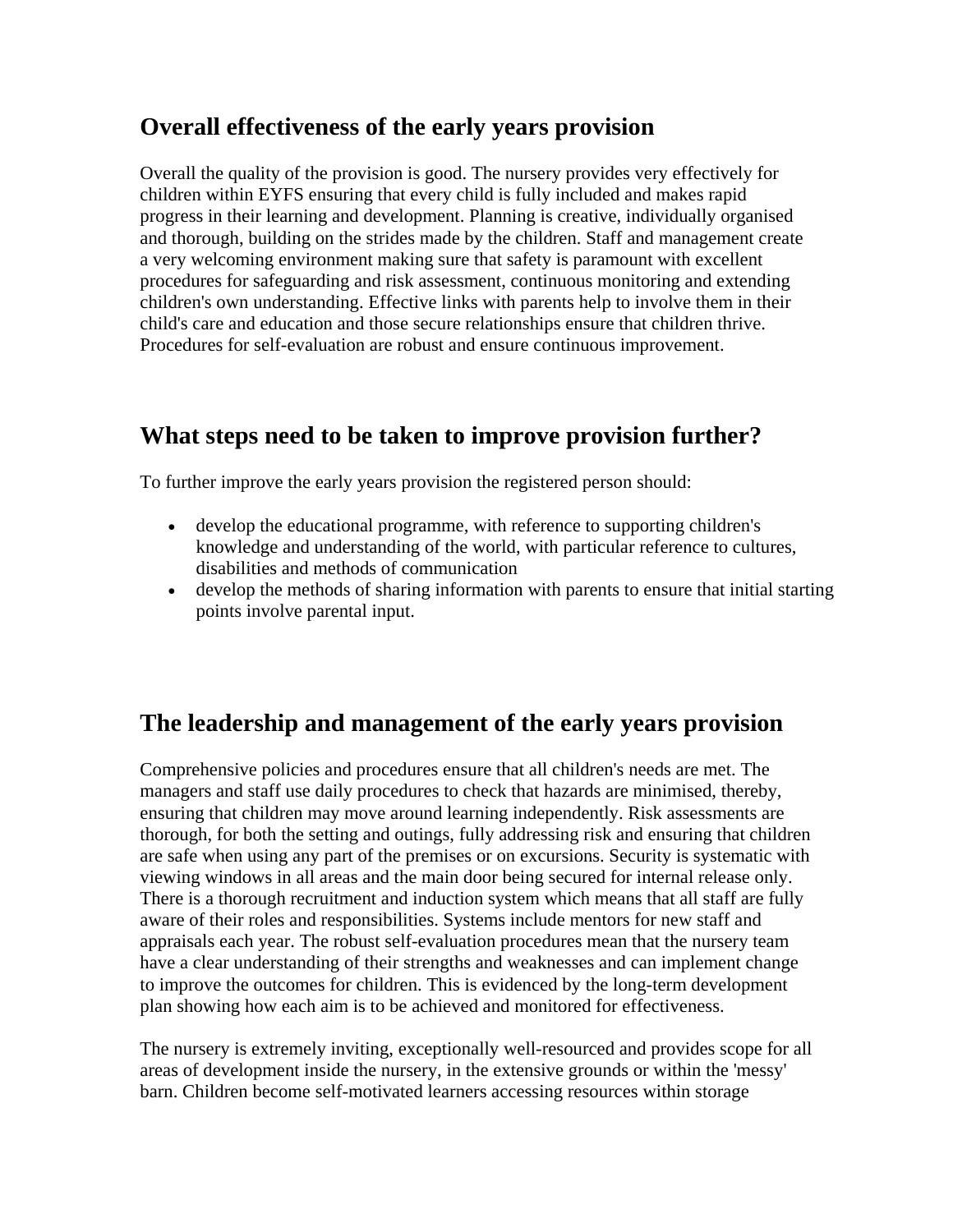labelled in both word and picture. Following on from a discussion with a child they introduced number logs, alphabet pebbles and a listening area in the garden. The staff team work closely with parents to ensure there is an exchange of information to promote children's welfare, learning and development. Younger children have 'all about me' booklets and all children's development is shared with parents through the close observations used to track their progression and shown in their individual files. However, at this time the nursery has yet to formalise their system to involve parents in developing a baseline starting point for children. Staff are proactive in addressing issues of inclusion for every child, seeking information and adhering to any instruction or programme set for an individual. Links with other settings are a key strength meaning that complimentary care may be given to benefit children fully.

#### **The quality and standards of the early years provision**

Children are consistently offered a stimulating and innovative range of activities which enable them to make exceptional progress in all areas of learning and development. Exemplary observations and assessments ensure that the individual needs of all children are fully met. These are used to identify the next areas of learning for every child which feed the weekly and daily planning of activities. Staff respond positively to children's interests. For example, heuristic play, treasure baskets and sensory sacks are used productively with the under two-year-olds. They explore the textures around them, enjoy stories and rhyme, dress-up and carry out role play from a very young age. These activities encourage children's early concentration, independence and learning skills. The nursery sponsor a child in Rwanda and are also developing links with a nursery in Rwanda. The children learn about other countries and their local community through project works and from discussing events. However, they have limited opportunities to develop awareness of a broad range of cultures, methods of communication or the specific needs of others.

All children enthusiastically explore the environment and local community. For instance, they care for chickens collecting and feeding them scraps, learning about recycling and collecting the eggs to use later when baking. They demonstrate safety as they walk to the enclosure and investigate aspects of the weather chatting eagerly and recalling when the owner had to tow cars from the car park which were stuck when it snowed. They talk about number, shape and size as they collect and compare the eggs laid each day. Children anticipate events that are planned such as a visit from a tame fox or the Farrier to shoe a horse at the premises. They complete traffic surveys using emergent skills in number to chart what they see discussing the high number of horses that pass by in comparison to vehicles. Children plant bulbs and watch their growth eagerly, measuring them and drawing them to record in individual books the progress made. They consider early science and investigate independently as they make an 'iceberg' telling staff they mixed snow, water and woodchips to make the iceberg before adding polar bears. Children show persistence as they use the outdoor construction area to design and build ramps and obstacle courses together from natural materials. These all-encompassing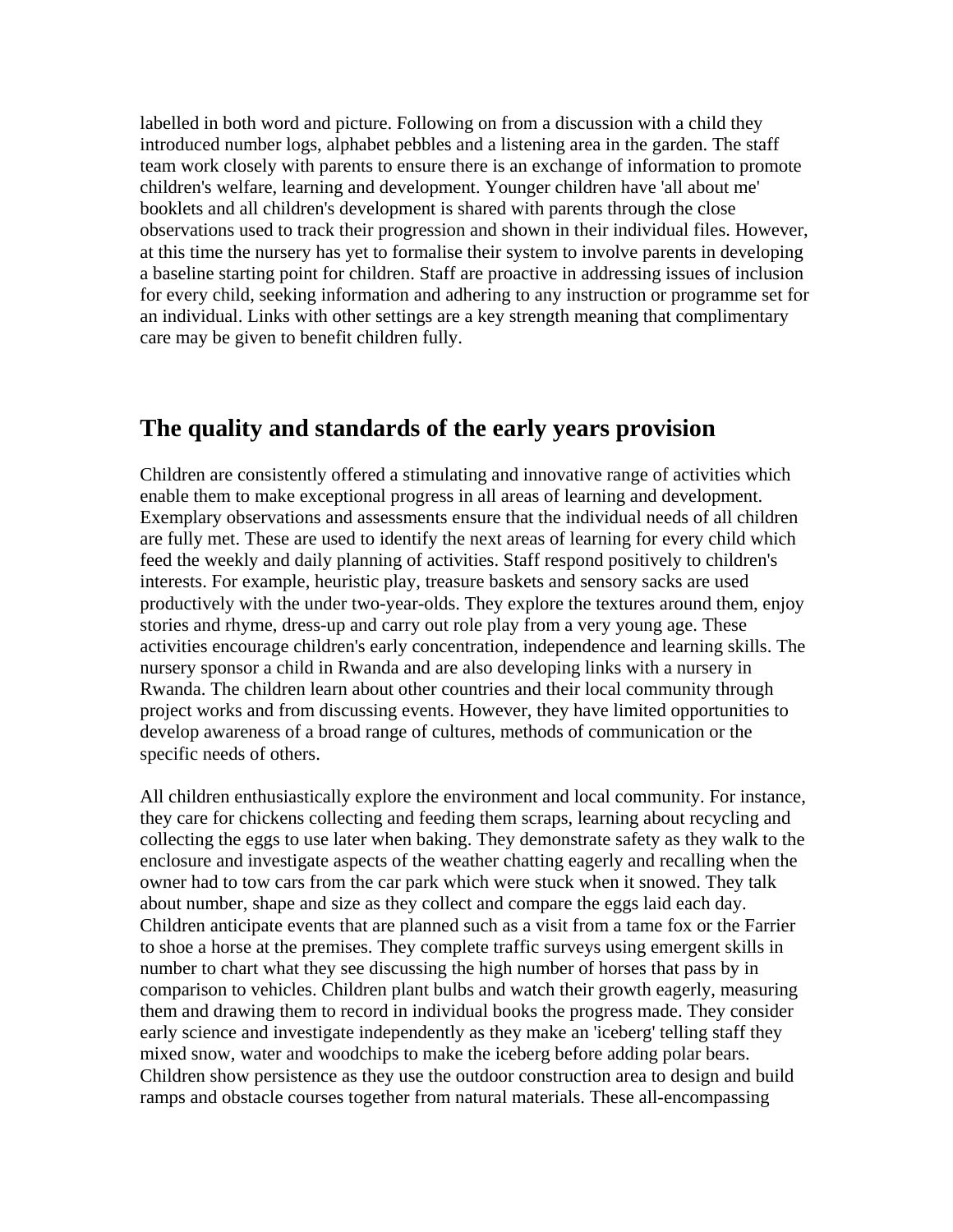activities, assisted by the encouragement and preparations made by the staff group, provide children with purposeful opportunities to become engrossed in their learning and development.

Children develop language rapidly because they are consistently supported to hold conversations and challenged to reach their own conclusions about questions they ask. For example, when eating lunch of pasta they deduce that it is made from flour and water and link this to the story 'The little red hen'. They talk about what they make from flour and water as well as what other ingredients are included in the dough mix. They use mark-making in all areas, understand rhyme following sequences of words that rhyme, and count and calculate freely. Children develop their own games developing rules together. For instance, when beginning to play hide-and-seek they decide that they are too big to hide and choose to use a puppet instead. They develop this into giving clues such as 'warmer' and 'colder' to each other showing an advanced understanding of how to use language. Children thrive in this safe and stimulating environment. They enjoy wholesome meals made fresh on-site from locally sourced ingredients discussing the links between foods and their health. They complete evacuation routines every month and use road safety every day when moving around, on walks to the village and with the use of equipment obtained for projects. Children show empathy for younger children as they regularly join as family groups and help each other at tasks, such as the computer, explaining to younger children how programmes work. This supports their developing social awareness and respect for others.

## **Annex A: record of inspection judgements**

**The key inspection judgements and what they mean** 

*Grade 1 is Outstanding: this aspect of the provision is of exceptionally high quality* 

*Grade 2 is Good: this aspect of the provision is strong* 

*Grade 3 is Satisfactory: this aspect of the provision is sound* 

*Grade 4 is Inadequate: this aspect of the provision is not good enough*